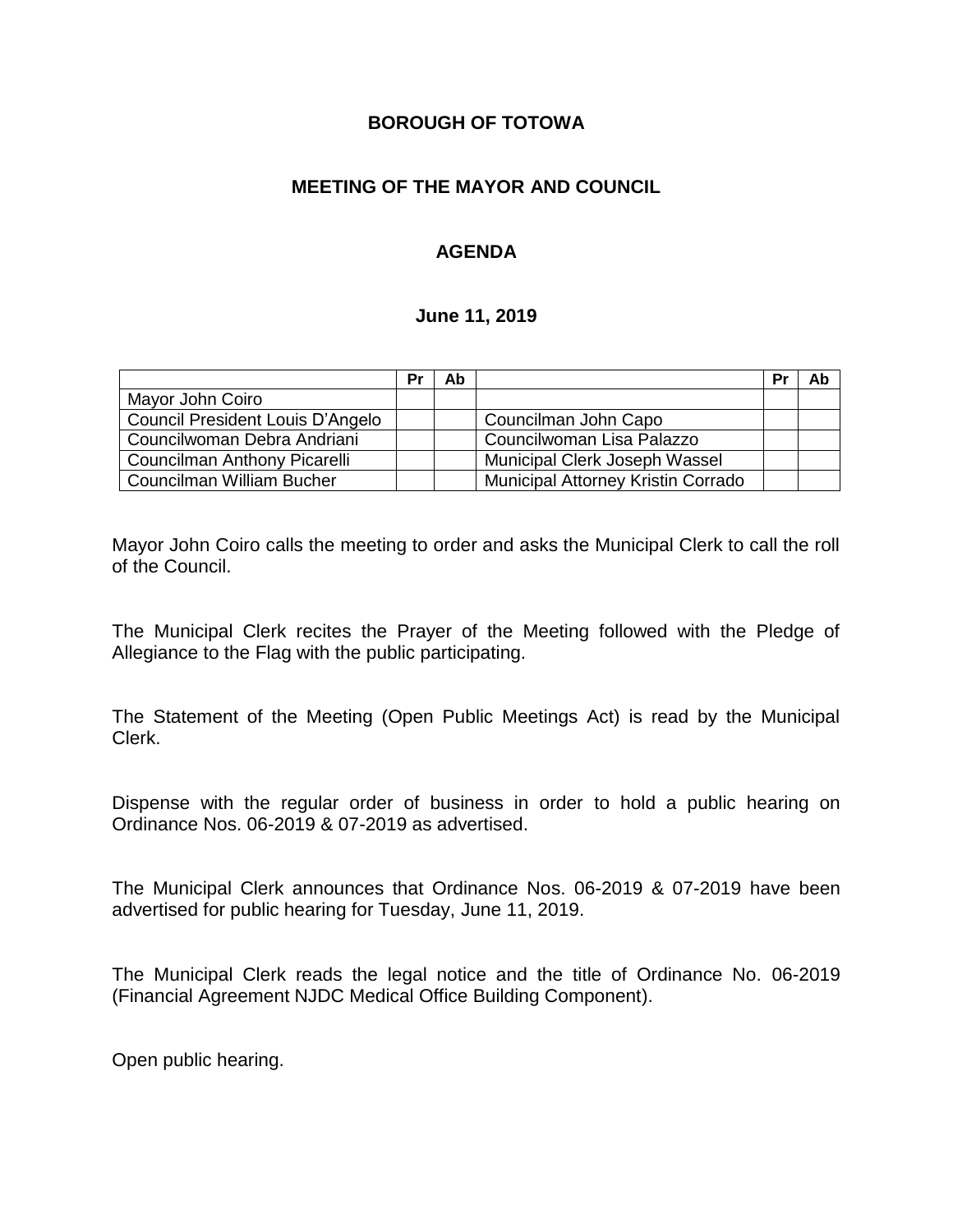Mayor Coiro asks if any citizens wish to be heard on Ordinance No. 06-2019.

## **CITIZENS HEARD:**

Close public hearing.

The Municipal Clerk reads Ordinance No. 06-2019 by title.

Adopt Ordinance No. 06-2019.

The Municipal Clerk reads the legal notice and the title of Ordinance No. 07-2019 (Capital Ordinance For Various Improvements And Acquisitions).

Open public hearing.

Mayor Coiro asks if any citizens wish to be heard on Ordinance No. 07-2019.

## **CITIZENS HEARD:**

Close public hearing.

The Municipal Clerk reads Ordinance No. 07-2019 by title.

Adopt Ordinance No. 07-2019.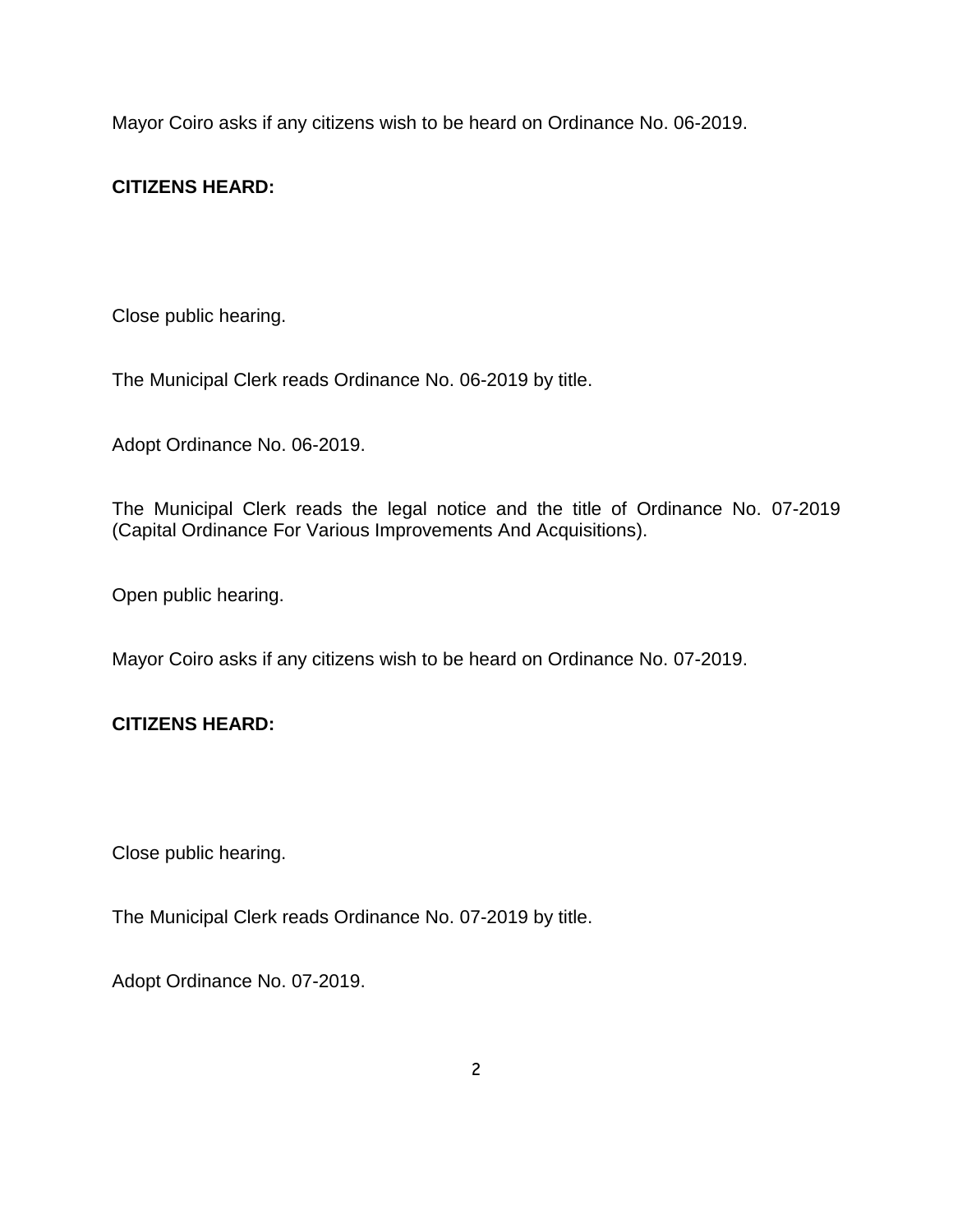Revert to the regular order of business.

Report from Members of the Council, Municipal Clerk and Municipal Attorney.

**CITIZENS HEARD:**

Minutes of the Mayor and Council for the Youth Week meeting of May 28, 2019.

# **COMMITTEE ON FINANCE: PICARELLI, D'ANGELO, CAPO.**

Resolution No. 2019-13 for the payment of bills.

## **COMMITTEE ON PUBLIC SAFETY: D'ANGELO, CAPO, BUCHER.**

Resolution Authorizing The Purchase And Delivery Of One New LiveScan Fingerprint System For The Police Department.

Junior Firefighter Application for Frank Kalokitis for Volunteer Fire Company No. 1.